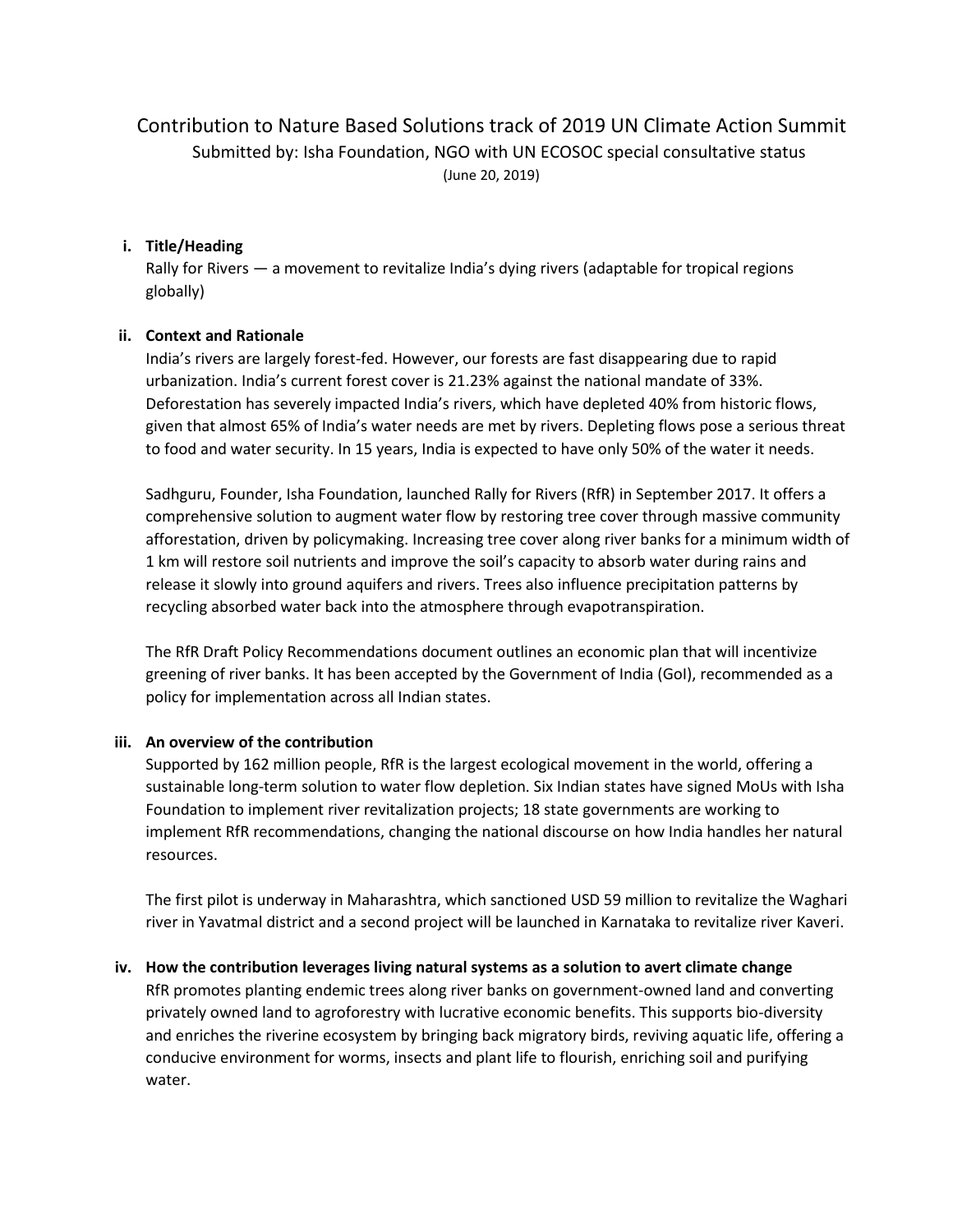Agroforestry promotes tree-based agriculture, which supports groundwater replenishment as opposed to crop-based agriculture that draws groundwater without replenishing it.

# **v. How might the contribution support both climate mitigation and adaptation as well as other important co-benefits and social, economic and environmental outcomes in coming years.**

**a. Reduction in carbon emission and carbon capture (GTonnes)** RfR's first two river revitalization projects will raise 730 million trees primarily in riparian basins. A fully mature tree is estimated to absorb 30 kg of carbon annually.

## **b. Increasing climate resilience**

Contrary to conventional belief, we receive rain because of trees and not the other way around. Catchment areas have turned barren and are exposed to climate risk in the form of severe droughts and floods threatening food and water security. Trees can influence precipitation patterns, mitigating drought and flood risk and increasing climate resilience. Stable precipitation patterns will lower dependence on groundwater sources.

## **c. Social impact (job increase; poverty reduction; just transition, etc.)**

Riverside communities and agricultural communities can derive both economic and ecologic benefit by adopting afforestation and agro-forestry (tree-based agriculture). Farmers can plant commercially viable saplings, i.e., fruit/wood trees such as timber that command a high price. Agroforestry enhances farmer income 3–5 times over a 10-year period. RfR proposes a government incentive scheme to support farmers' income in initial years; the proposed incentive is less than the current burden incurred by waiving off farmer loans.

## **d. Net economic impact (total in US\$; how was it achieved?)**

Agroforestry is a proven model with significant net economic impact. The model has been successfully implemented in Tamil Nadu (Southern India). Farmers have reported a 3-5 fold rise in income over a decade. The loss of income in the initial years was offset either through partial conversion into agroforestry, cultivating intercrops between tree rows or with monetary support via government schemes.

# **e. Impact on realization of the 2030 Agenda for Sustainable Development (in particular SDGs 1,2,6,12,13,14,15,16)**

The RfR solution aligns with all the mentioned SDGs by way of:

- $\checkmark$  Providing income generation opportunities for poverty alleviation and enhancing farmer income
- $\checkmark$  Offering access to better nutrition choices
- $\checkmark$  Enriching soil with organisms that act as a filter to purify groundwater before releasing it into rivers and aquifers
- $\checkmark$  Encouraging communities to own the change and act responsibly towards the environment
- $\checkmark$  Equipping communities to adapt to climate variations and de-risk themselves from the impact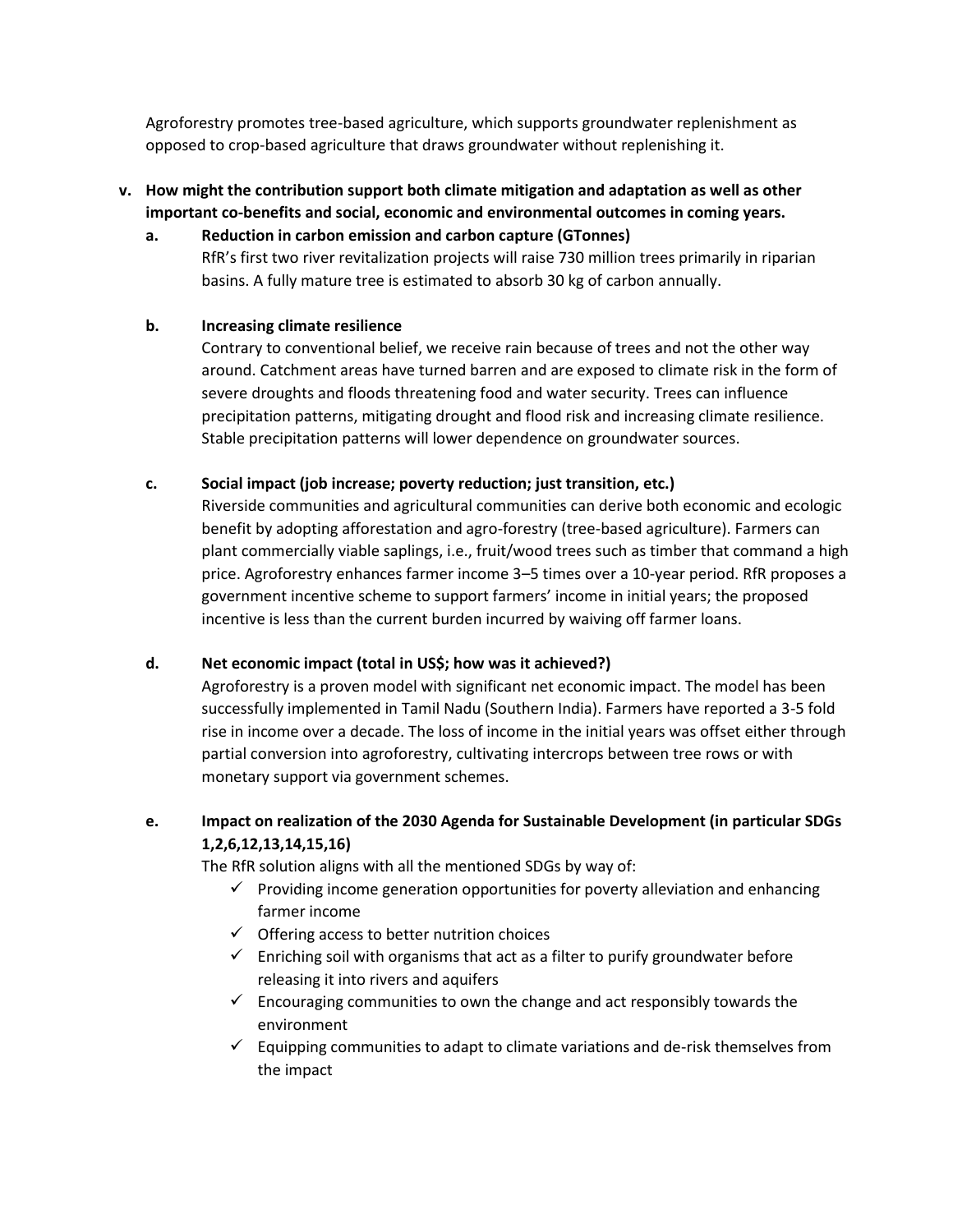RfR considers ecosystem revival as a whole, regenerating aquatic, soil and tree-based life forms. Its stakeholders include the government, industry, scientists, agriculturists, hydrologists, riverside communities, children and the general public. It is primarily an economic model with an ecologic benefit. By providing opportunities for income generation and nutrition, it ensures no one is left behind in economic and social progress.

### **f. Food security**

Enriching soil is the first step towards food security. The Center for Science and Environment study titled "State of India's Environment 2017" states nearly 30% of Indian soil is degraded or facing desertification, threatening food security. Afforestation enriches soil with vegetation from leaves increasing soil nutrients, promoting soil life vital to maintaining soil integrity and reversing desertification. It increases food security and nutrition value.

**g. Minimizing species extinction, ecological losses and fostering an increase of biodiversity.** Depletion in green cover and water flow leads to habitat loss, threatening species survival. RfR addresses both these issues. It minimizes species extinction and ecological losses by increasing biodiversity and creates natural filters and purification mechanisms, effectively leveraging natural living systems.

### **vi. Which countries and organizations are involved in the contribution?**

Since the launch of RfR in 2017, 18 Indian state governments (out of 29) have been involved in the contribution. The Ministry of Environment, Forest and Climate Change; the Prime Minister's Office; NITI Aagyog (India's apex organization for economic planning); various branches of the UN and other organizations (Global Landscapes Forum, Leo Dicaprio Foundation, etc.) have been supportive in highlighting RfR's potential for economic and ecological impact. Six Indian states have signed MoUs with Isha Foundation to launch river revitalization efforts.

# **vii. How have stakeholders (for example local communities, youth and indigenous peoples, where applicable) been consulted in developing the contribution?**

RfR sought public mandate from the people of India, the largest stakeholders. In 30 days, RfR enlisted the support of 162 million people. Backed by the record-breaking public mandate, Sadhguru handed the RfR Draft Recommendations to the Indian Prime Minister. 27 experts including agriculturists, industry leaders, policymakers, soil scientists, hydrologists, agroforestry experts, scientists, land reform experts, lawyers and environmentalists were involved in drafting the policy.

## **viii. Where can the contribution be put into action?**

RfR's contribution is afforestation with carefully chosen tree species, which can be put into action practically anywhere in the world, with sufficient government and community support. Compatible climatic conditions and sapling species ensure high survival rate of saplings.

# **ix. How will the contribution be delivered? How will different stakeholders be engaged in its implementation? What are the potential transformational impacts?**

The contribution is delivered primarily by the community with government support. On governmentowned land, endemic tree species are planted along river banks; on privately owned farmland, agroforestry will replace crop-based agriculture in less than one-third of the farmland. Tree seedling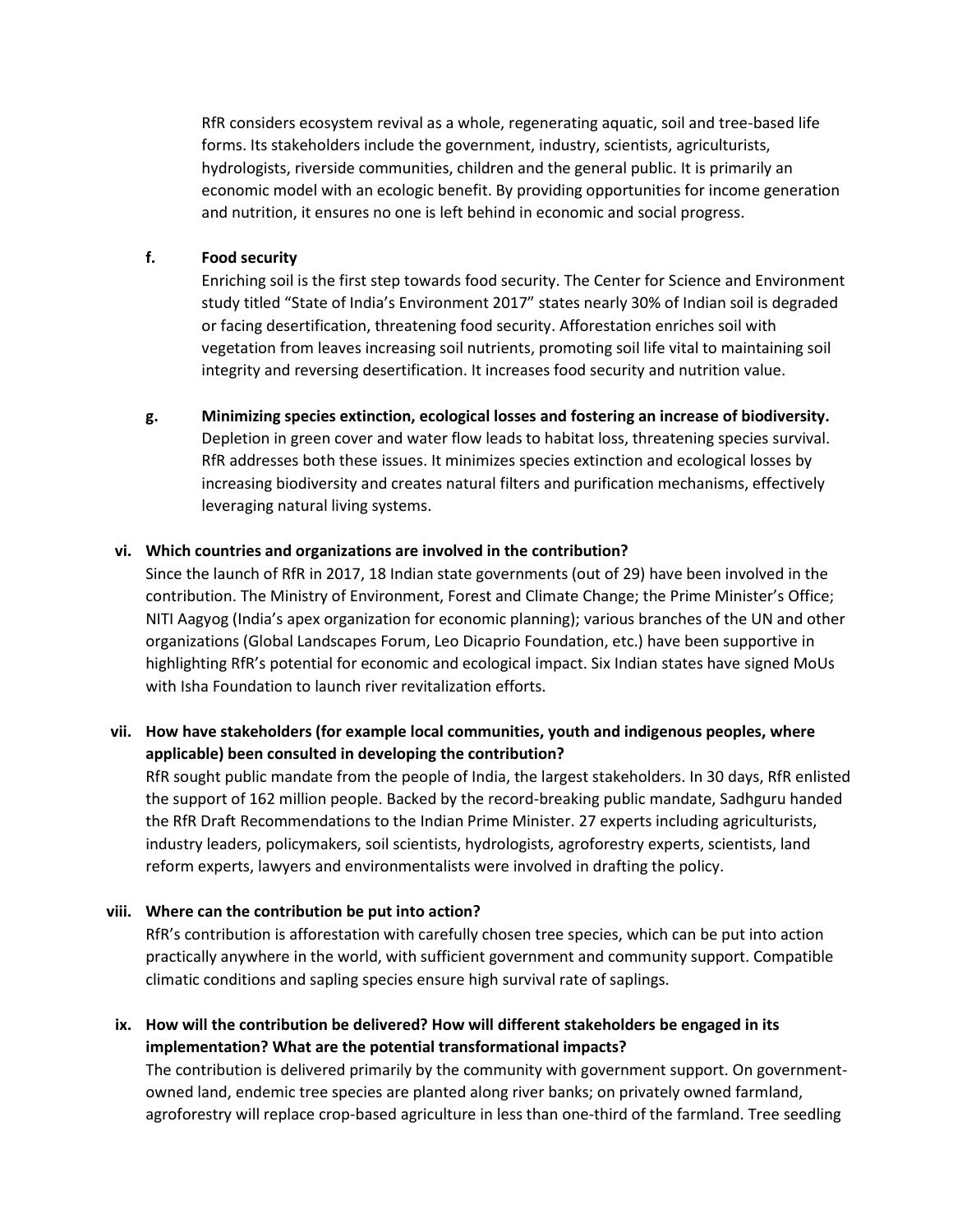nurseries are set up across river basins as an income generating proposition for local communities. Local farmers are trained in setting up FPOs; so land and other resources can be aggregated for maximum economic and ecologic benefit. Food and food processing industries are engaged in producing tree-based food products rich in nutritional value. Transformational impacts include groundwater replenishment; stable precipitation patterns reducing agricultural dependence on rains; poverty mitigation opportunities for riverside communities through economic activity; access to highnutrition food; revival of riverine ecosystems and biodiversity; climate-resilient communities equipped with the knowledge and tools to combat adverse impact of climate change.

**x. Is this initiative contributing to other Climate Action Summit workstreams (industry transition; energy transition; climate finance and carbon pricing; infrastructure, cities and local action; resilience and adaptation; youth and citizen mobilization; social and political drivers; mitigation strategy)?**

The initiative contributes to the following workstreams: industry transition; resilience and adaptation; youth and citizen mobilization; social and political drivers and mitigation strategy. (The specifics are detailed in the sections above and below.)

**xi. How does this contribution build upon examples of experience to date? How does the contribution link with different ongoing initiatives?**

RfR has been scaled on a proven model that was initiated by Isha Outreach (the social development arm of Isha Foundation) in Tamil Nadu. Isha Outreach has successfully enrolled 2 million citizens in planting 35 million saplings through community afforestation. Its Project GreenHands initiative has individual verticals for community, student and farmer action. 1 million+ students have participated in afforestation efforts through the Green School Movement. FPOs undergo training in natural farming methods through Isha Agro Movement, an initiative that helps farmers transition to agroforestry and chemical-free farming practices and educates them in efficient water, soil and pest management. Result: A significant enhancement of farmer income and nutritional levels. RfR has built on these proven models to propose an impactful, comprehensive and economically viable solution that delivers economic and ecologic benefits.

**xii. What are the mechanisms for funding (with specific emphasis on potential for partnerships)?**

A significant portion of the financing for RfR has come from the central and state governments of India. Additionally, Isha Outreach, a non-profit charitable trust, has and continues to provide personnel on the ground for implementation of the policies outlined in the RfR proposal. RfR has also been supported by national and international corporate sponsors.

#### **xiii. What are the means of stewardship, metrics for monitoring?**

RfR is jointly stewarded by the community and government, driven by Isha Outreach. Its on-ground team of full-time volunteers known as "Nadi Veeras" or "River Champions" collaborate with stakeholders to implement end-to-end river revitalization projects. Their activities include liasoning with government bodies for needs assessment; preparing detailed project reports (DPR); obtaining clearances and permits from government departments; communicating the economic model to farmers and riverside communities; building industry and civil society networks to enable the cause. Metrics for monitoring include successful presentation of DPR and on-boarding of state governments, conversion of crop-based farmlands to tree-based farmlands, obtaining industry